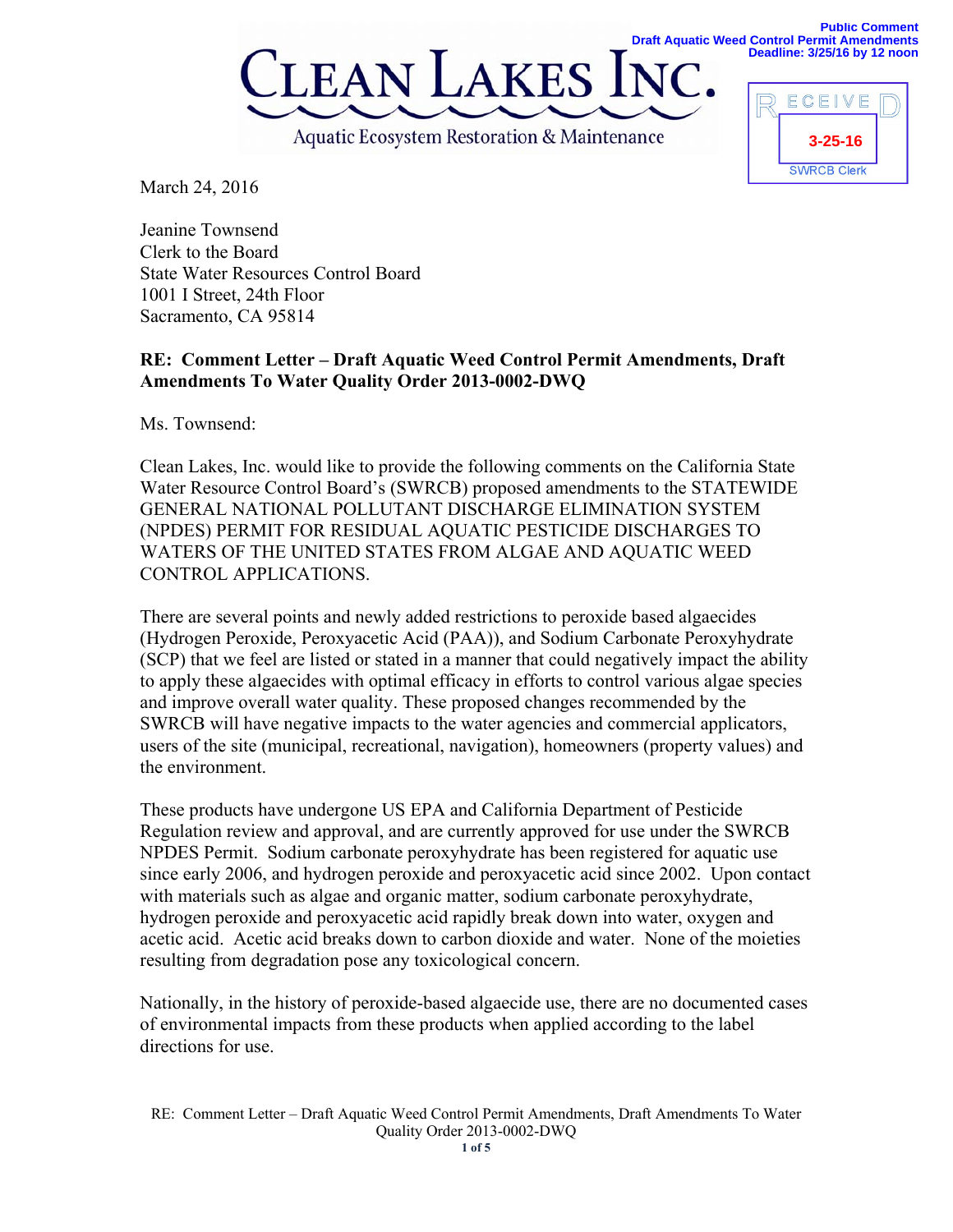Imposing restrictions on the use of peroxide-based algaecides will result in a reduction in the application of these products, forcing water managers to choose other chemistries which may not provide the required efficacy.

Peroxide based algaecides have become an important water management tool due to the fact that:

- 1. These products are an alternative to chemistries which can be persistent in the environment.
- 2. There is no mutational resistance by algae
- 3. Hydrogen peroxide and PAA rapidly degrades upon contact with organic matter into carbon dioxide, oxygen and water, which are not of toxicological concern.
- 4. Hydrogen peroxide and PAA are not persistent in the environment and do not bioaccumulate.
- 5. Rapid degradation allows for a shorter retreatment interval if needed (48 hours).
- 6. Effective in various water chemistries (variable Alkalinity and pH)
- 7. Effective on all forms of algae reducing selectivity issues associated with other chemistries
- 8. Fast acting algaecide
- 9. Creates beneficial oxygen while controlling algae

**Proposed Restriction 1:** The proposed amendment wording outlined below should not be included in the revised Permit:

Part E (page 72) "Use of these active ingredients in the aquatic environment is limited to contained, non-flowing waters as noted on product labels containing these active ingredients".

The various label language referring to the application of these products to flowing waters is in regards to injecting product based on flow rates over time (C.F.S.). General application to surface water or spot applications are approved uses in CA. In addition, under field use circumstances, peroxide formulations do not drift outside the general treatment area and degrade rapidly to nearly immeasurable levels within 24 hours, well within time for any triggering of effluent limits. GreenClean® Liquid 2.0 for example is approved for use in CA under the following use sites:

• "Use GreenClean® Liquid 2.0 to suppress, control and prevent algae and cyanobacteria in the following waters: Ponds, Lakes, Lagoons, Water Gardens, Ornamental Pools/Ponds, Ornamental Waterfalls, Fountains, Bird Baths, Irrigation Ponds, Rice/Wild Rice Fields and Paddies, Farm Ponds, Impounded Waters, Bilge Water, Reservoirs, Waterways, Conveyance Ditches, Canals, Laterals, Drainage Systems, Catch Basins, Sewage Lagoons and Pits, Feedlot Run-Off Lagoons, Sewage Systems, Fire Ponds, Watering Tanks, Storage Tanks, Water Collectors".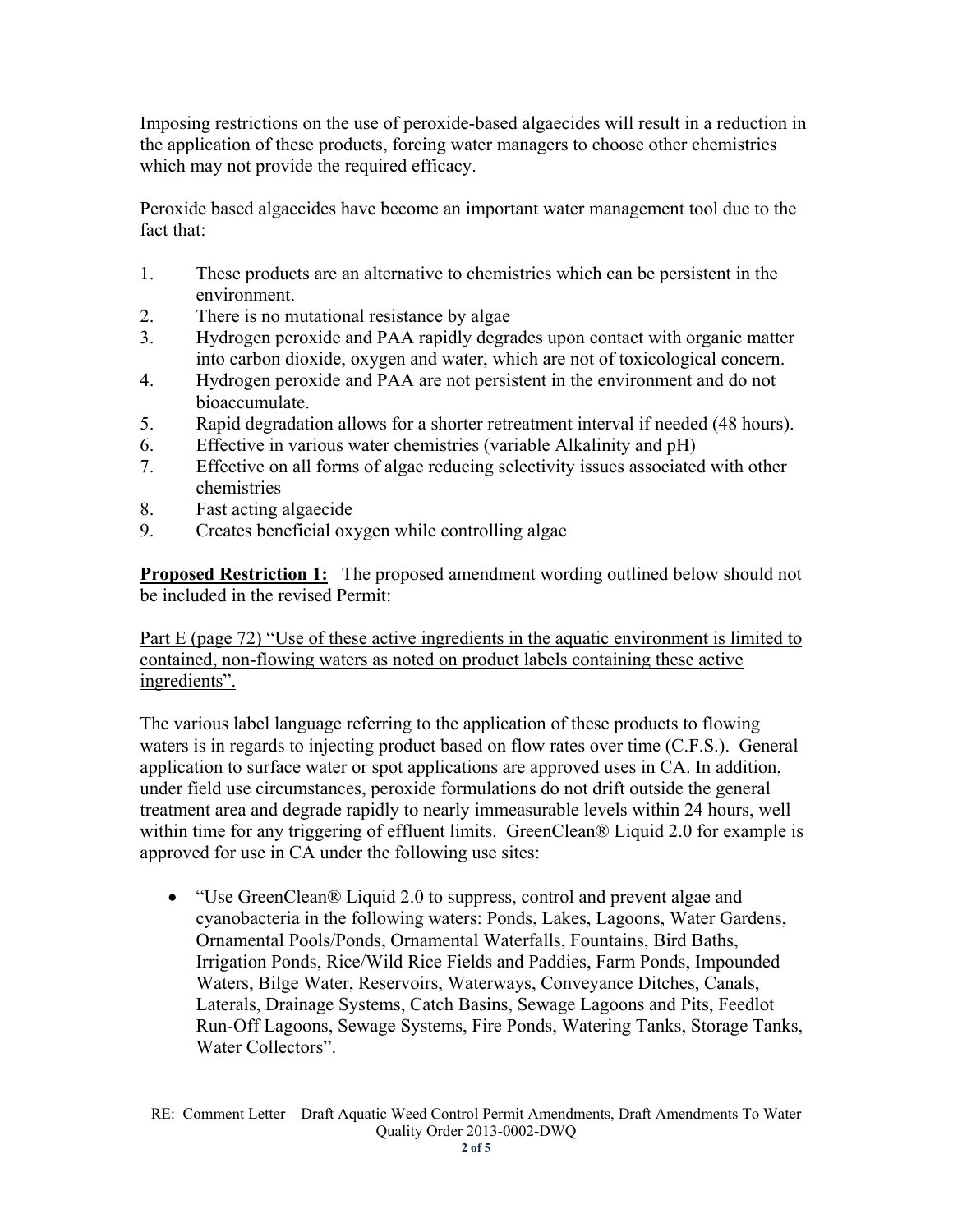The peroxyacetic acid component of GreenClean Liquid algaecides, when applied to the water body to control algae, quickly dissociates into hydrogen peroxide and acetic acid upon introduction to water. The peroxide rapidly breaks down in the presence of the algae and other organic material, releasing oxygen. The concentrations and exposure times (often referred to in lab eco-toxicity trials) found to cause harm to aquatic life is not sustainable in the actual in-field use. There are many other factors that contribute to the breakdown of the product in the field. Additionally, the product is generally applied to water margins and surface treatments, so entire water volume treatments are not a common practice, therefore the impact on aquatic life is minimal.

The rate of degradation of hydrogen peroxide  $(H_2O_2)$ ; Active Ingredient in GreenClean PRO and GreenClean Liquid 2.0) and Peracetic Acid (PAA; Second Active Ingredient in GreenClean Liquid 2.0) in the environment was shown to be rapid based on data from multiple studies discussed below (Boulos et al. undated; Kay, et al. 1984; Ma DEP, 2010; Quimby and Kay, 1984, BioSafe Systems, 2015).

- A. Study by Boulos et al (unpublished) with a product similar in composition to GreenCleanPRO has shown a 93-100% degradation of  $H_2O_2$  by 24 hrs after treatment.
- B. Similarly, results from the study by Kay et al (1984) has shown that 94% of initial  $0.137$  mM  $H<sub>2</sub>O<sub>2</sub>$  had disappeared by 4 hours after treatment of a Raphidiopsis culture.
- C. A water column degradation study (OPP, 2004; as cited in Ma. DEP, 2010) conducted using a granular product similar in composition to GreenCleanPRO at different rates (2.5-20 lbs./acre-ft.) and.time increments (0-50 hrs), demonstrated rapid dissipation of residual  $H_2O_2$  levels over time and mostly undetectable by 24 hrs after treatment
- D. Studies conducted by Quimby and Kay (Quimby and Kay, 1984) show that an application of 3 ppm  $H_2O_2$  declined to background levels (0.2 ppm) by 24 hours after treatment in the presence of a blue green algae suspension.
- E. In another study conducted at the Bill Evers Reservoir in Florida, the water was treated with a dose of 2 ppm H2O2 (equivalent to 40.29 lbs. GreenCleanPRO Granular/acre-foot). Hydrogen peroxide levels were reduced to 0.75 ppm after eight hours and were completely decomposed after 24 hours (Quimby and Kay 1984).

The above referenced studies demonstrate the recommended treatment dosages of hydrogen peroxide algaecides (See Table 1) from products like GreenCleanPRO and GreenClean Liquid are not likely to persist in the water column long enough to pose any adverse effect on non-target species. The rapid degradation of  $H_2O_2$  in the presence of algae and organic matter supports the fact that the exposure of non-target species to toxic levels of  $H_2O_2$  is highly unlikely.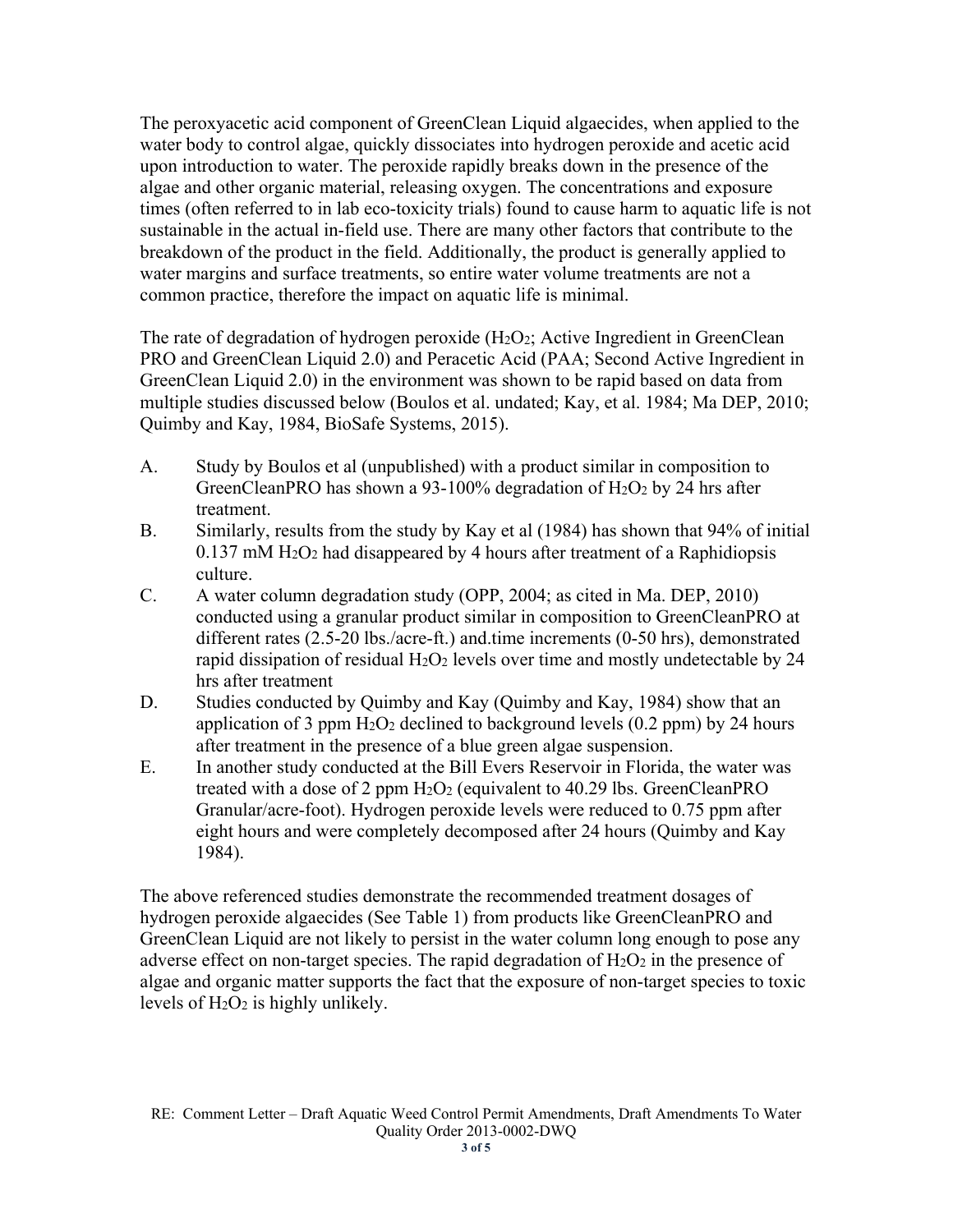**Proposed Restrictions 2 & 3:** The proposed amendment wording outlined below should not be included in the revised Permit:

"These active ingredients can be highly toxic to fish and aquatic invertebrates at the higher application rates indicated on labels for products containing these active ingredients."

- do not apply products containing these active ingredients during prime fish feeding times (i.e., at dawn or dusk and when flying insects are visible over water surface) to protect resident fish species.
- do not apply products containing these active ingredients when juvenile fish and amphibians are present.

When used according to the approved labeled directions for use, no adverse effects to aquatic organisms are expected. The various labels contain use statements, of which states;

"Begin treatment along the shore and proceed outward in bands to allow fish to move into untreated areas." in order to further mitigate any potential risk to aquatic life. Furthermore, the concentration of hydrogen peroxide and PAA when diluted and applied as an algaecide is extremely low, and once applied to water degrades on contact with organics, the non-toxic metabolites of oxygen, carbon dioxide and water. Hydrogen peroxide and PAA are not persistent in the environment so there is low potential for exposure to aquatic organisms following application.

Hydrogen peroxide is a reactive substance, and undergoes degradation by both biotic and abiotic reactions (EU, 2003). This ready degradability of hydrogen peroxide is expected to minimize the potential exposure of aquatic invertebrates to hydrogen peroxide.

**Proposed Restriction 4:** "apply products containing these active ingredients from the shallow margins of the water body out to deeper waters to allow mobile aquatic life to escape the treatment area."

This statement is a Best Management Practice, and a general treatment note as found on many aquatic herbicides and algaecides. This should not be considered a restriction, it is a common practice utilized by professional aquatic applicators to further mitigate any risk to aquatic life.

**Proposed Restriction 5:** "only treat one-half of the contained water body at a time to minimize impacts to the aquatic system and, do not make subsequent treatments of the untreated area in the same water body within 48 hours of the initial water body treatment<sup>"</sup>

This is a general treatment note or recommendation on various aquatic herbicide and algaecide labels for use by the professional applicator, who has the expertise and experience to determine how they will apply the product in each unique situation. This

RE: Comment Letter – Draft Aquatic Weed Control Permit Amendments, Draft Amendments To Water Quality Order 2013-0002-DWQ